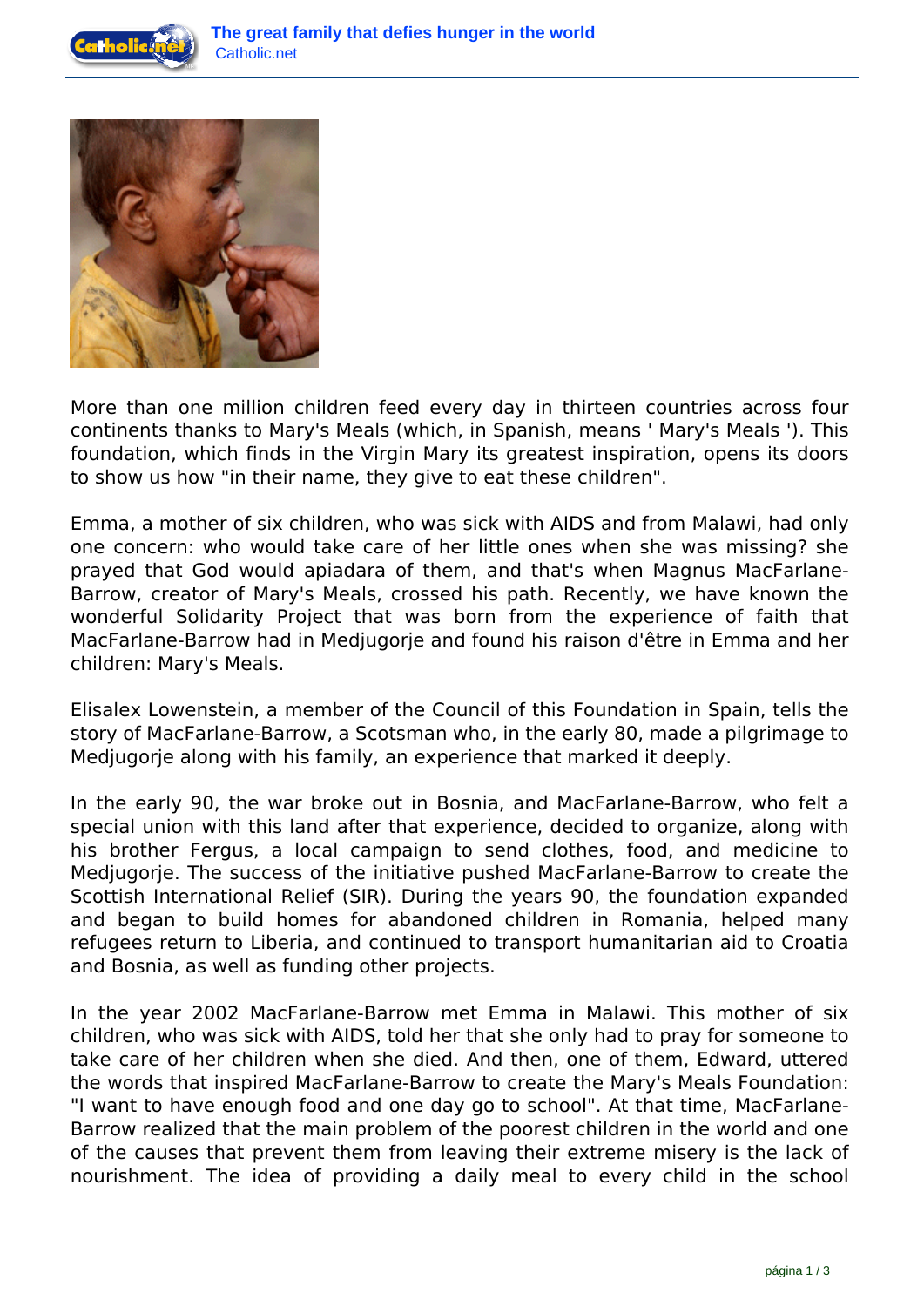

environment arose. Thanks to this, many children have left the streets and begging and have been able to go to school, where, in addition to education, they now also receive a plate of food.

## **Much more than food**

Mary´s Meals daily eats more than one million children in thousands of schools in countries as poor as Liberia, Malawi or Haiti. The foundation buys food from indigenous farmers to help the local economy, and the mothers of the children who come to the schools are the ones who cook, daily, the food that Mary's Meals provide to them. In each region, the products that abound in the area are chosen (cereals, vegetables, and vegetables, mainly) and, with them, a dish will be made, for most of these children, the only food they eat in the day. All this gear favors that they are the beneficiaries of the project (mothers and farmers) who carry it out.

Lowenstein, who has traveled to several of the schools where Mary's Meals collaborates, tells us that the children "thank you," and says, "Parents thank you for giving their children a future. That's when you realize that what Mary's Meals provide to these children is much more than food". All this for the insignificant amount of 14.50 per child a year, money that Mary's Meals collects through its subsidiaries in different countries and that, for the most part, are particular contributions of people committed to this cause.

Since they began their journey, Mary´s Meals has made millions of children have a meal a day. Many of them are now adults who collaborate with the foundation and whose stories are collected by the documentary Generation Hope (in Spain, the generation of Hope), which will soon be available on the official channel of Mary's Meals on YouTube.

However, the day-to-day of this foundation is not without difficulties. Mary's Meals has to deal with conflicts, extreme droughts, and epidemics, like the one that caused the Ebola crisis, for which countries like Liberia were virtually paralyzed. The high incidence of this disease caused massive eviction of the streets and the closure of schools, work centers, and hospitals. Faced with this situation, the head of Mary's Meals in that country decided to go out, door to door, the food that the children were not receiving. Gestures like this reflect the spirit of Mary's Meals and the commitment of those who drive this cause.

However, the people who collaborate in some way or another with Mary´s Meals radiate happiness, tenderness, and absolute dedication. "How can this be ?" asked Lowenstein. "Very simple", says smiling, "Mary's Meals is a great family."

The shed that fed a million children, tells the exciting story, full of miracles and shocking events, of Mary's Meals. The book, written by Magnus MacFarlane-Barrow, creator of the Foundation, makes a tour of its history from its origins. An incredible